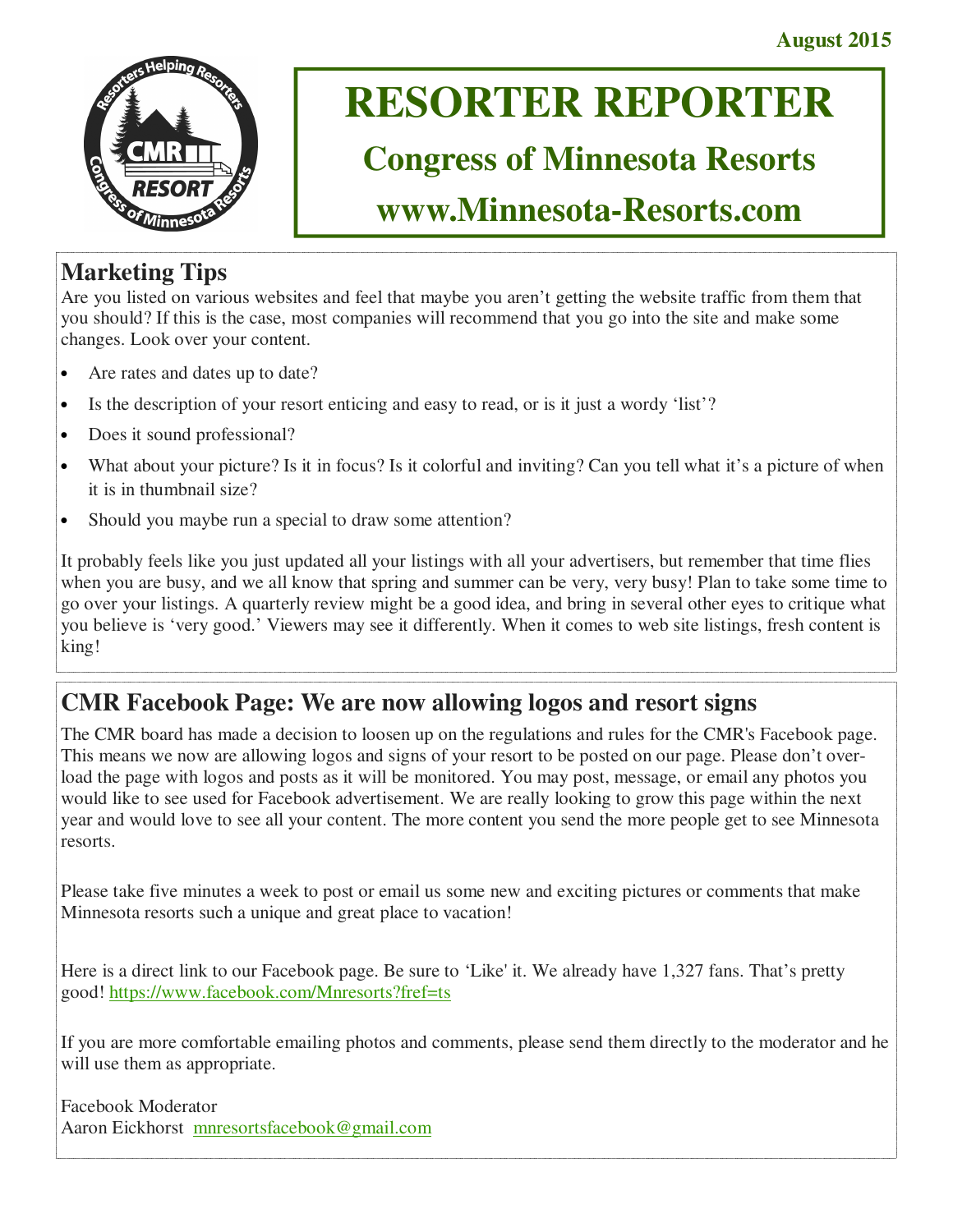# **CMR's Annual Resort Tour Wednesday, Sept 9th, 2015 Park Rapids**

YOU WON'T WANT TO MISS ANOTHER FUN AND EDUCATIONAL TOUR. The resorts on tour will be:

# **Half Moon Trail Resort Two Inlets Resort Brookside Resort**

Start time will be 10:00 am at Half Moon Trail Resort, 34881 County Hwy 46, Park Rapids, then onto Two Inlets Resort, 32240 County Highway 50, Park Rapids, and ending at Brookside Resort, 31671 County Hwy 50, Park Rapids.

Pack a sack lunch to enjoy after the tour at Brookside lodge and pool patio. A great time to chat with fellow resorters and enjoy a little down time after a long season!

All these resorts are opening their doors to invite the CMR to tour. I hope you will take the time to enjoy a beautiful afternoon of walking, talking and learning alongside your other fellow resorters. Don't miss it.

## **Chip-enabled Credit Cards**

Known as EMV cards (**E**uropay, **M**asterCard, **V**isa), chip-enabled credit cards are already being used across the world. Merchants are not currently required to invest in transaction terminals with the new card reader technology. However, the impact on merchants who do not is essentially one of liability for fraudulent transactions. Card brands are referring to this as 'EMV liability shift'. Speculation within the credit card industry is that chip-enabled cards will be the standard within two years. There's a lot of information about this online. Here's one site that might be helpful,

http://www.creditcards.com/credit-card-news/emv-faq-chip-cards-answers-1264.php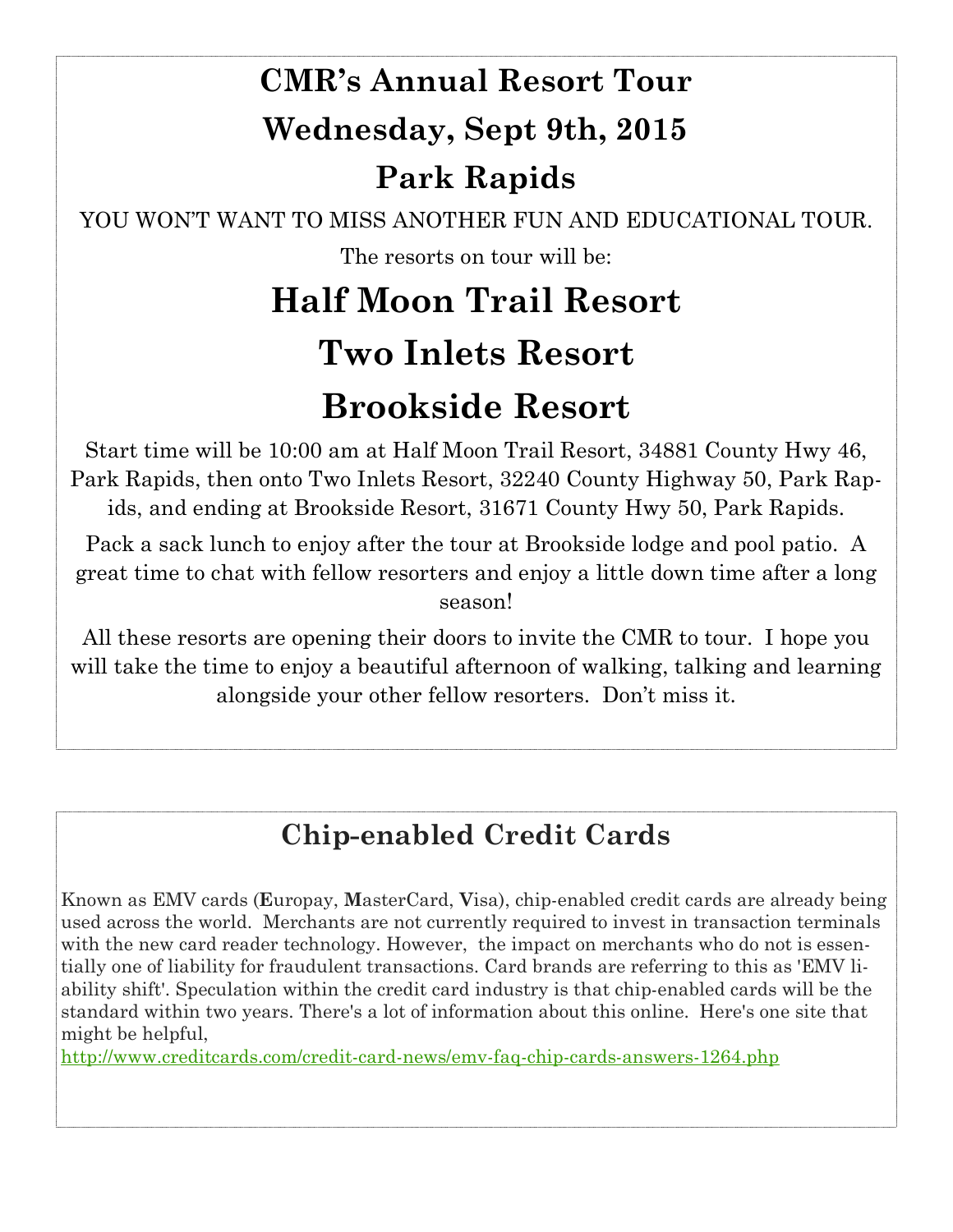## **Attend the 2015 CMR Fall Conference! October 25-27, 2015 The Lodge at Giants Ridge 6373 Wynne Creek Dr. Biwabik, MN 55780**

Block of Rooms Available 1 bedroom Condo \$89/night 2 bedroom Condo \$116/night (Must book by October 5th) Call 218-865-7170 or Visit the website at Http://www.lodgeatgiantsridge.com

Conference Price: CMR Members \$150 per person Non-CMR Members \$175 per person

## **The CMR Fall Conference Flyer and Registration Form should be in your mailbox shortly.**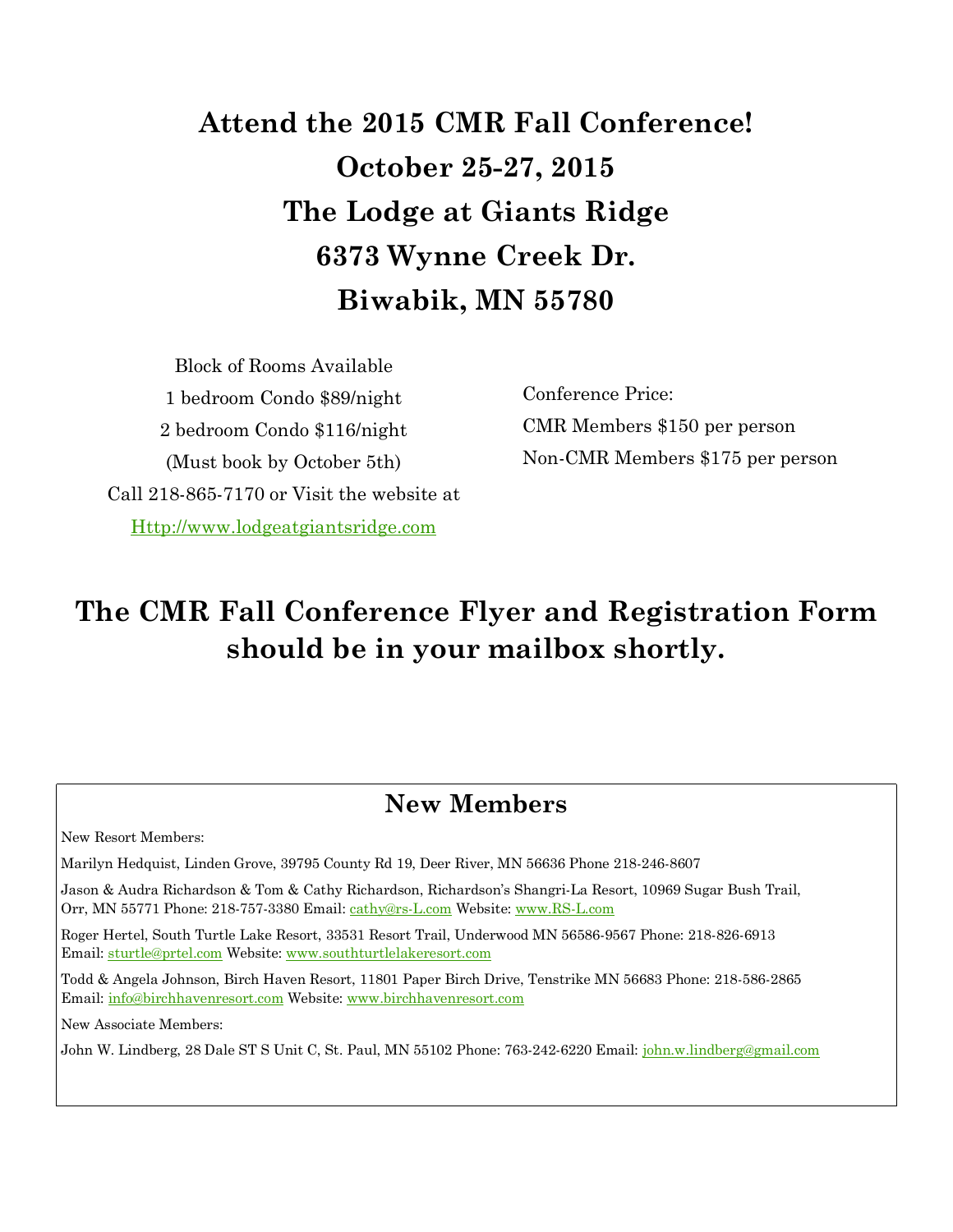### **NOMINATING RESORTERS FOR THE 2015 RESORTERS OF THE YEAR AWARD**

### **SEPTEMBER 1, 2015 DEADLINE**

The Congress of Minnesota Resorts selects, through nomination by its members, one resort and resort owner that has shown a dedication to the improvement of the Minnesota Resort Industry by adopting and carrying out business policies and practices that reflect a personal pride in the industry as a whole. They also live up to the organization's motto of "Resorters Helping Resorters" by involvement in community activities and by displaying a willingness to help other resort owners to successfully operate Minnesota resorts.

You can go to the CMR website www.Minnesota-Resorts.com, scroll to the bottom of the home page and click on Membership. Then, by using your User Name & Password you will get into the Members Only sections and click on Applications then print a copy of Resorter of the Year Nomination form. Mail the completed form to: Congress of Minnesota Resorts, PO Box 358, New London, MN 56273-0358. If you need further assistance please contact Vicky by emailing: CMR@Minnesota-Resorts.com or call 320-212-5107.

## **NEED \$500 FOR SCHOOL?**

### **It is not too early for your child or grandchild to get the application started!**

### **Application needs to be at the CMR Office March 15, 2016**

Each year the Congress of Minnesota Resorts offers four \$500 scholarships to a junior or senior in high school or a current undergraduate or technical school student. March 15, 2016 is the deadline for the scholarship application to be received at the Congress of Minnesota Resorts office. A scholarship application can be printed by going to the CMR website www.Minnesota-Resorts.com. Scroll to the bottom of the Home Page and click on Membership, then by using your Login and Password you will be able to go to Applications and click on Scholarship Application and print a copy. If you need further assistance please contact Vicky by emailing: CMR@Minnesota-Resorts.com or call 320-212-5107.

|                    | <b>CMR CALENDAR OF EVENTS</b>                              |  |
|--------------------|------------------------------------------------------------|--|
| Sept. 1, 2015      | CMR Membership dues are due in the CMR office.             |  |
| Sept. 1, 2015      | Resorter of the Year nominations are due in the CMR Office |  |
| Sept. 9, 2015      | Fall Resort Tour, Two Inlets, MN area                      |  |
| Oct. 25 - 27, 2015 | <b>CMR</b> Fall Conference, Giants Ridge, Biwabik          |  |
| Oct. 26, 2015      | CMR Vendor Expo, Giants Ridge, Biwabik, 1p.m. to 4p.m.     |  |
|                    |                                                            |  |